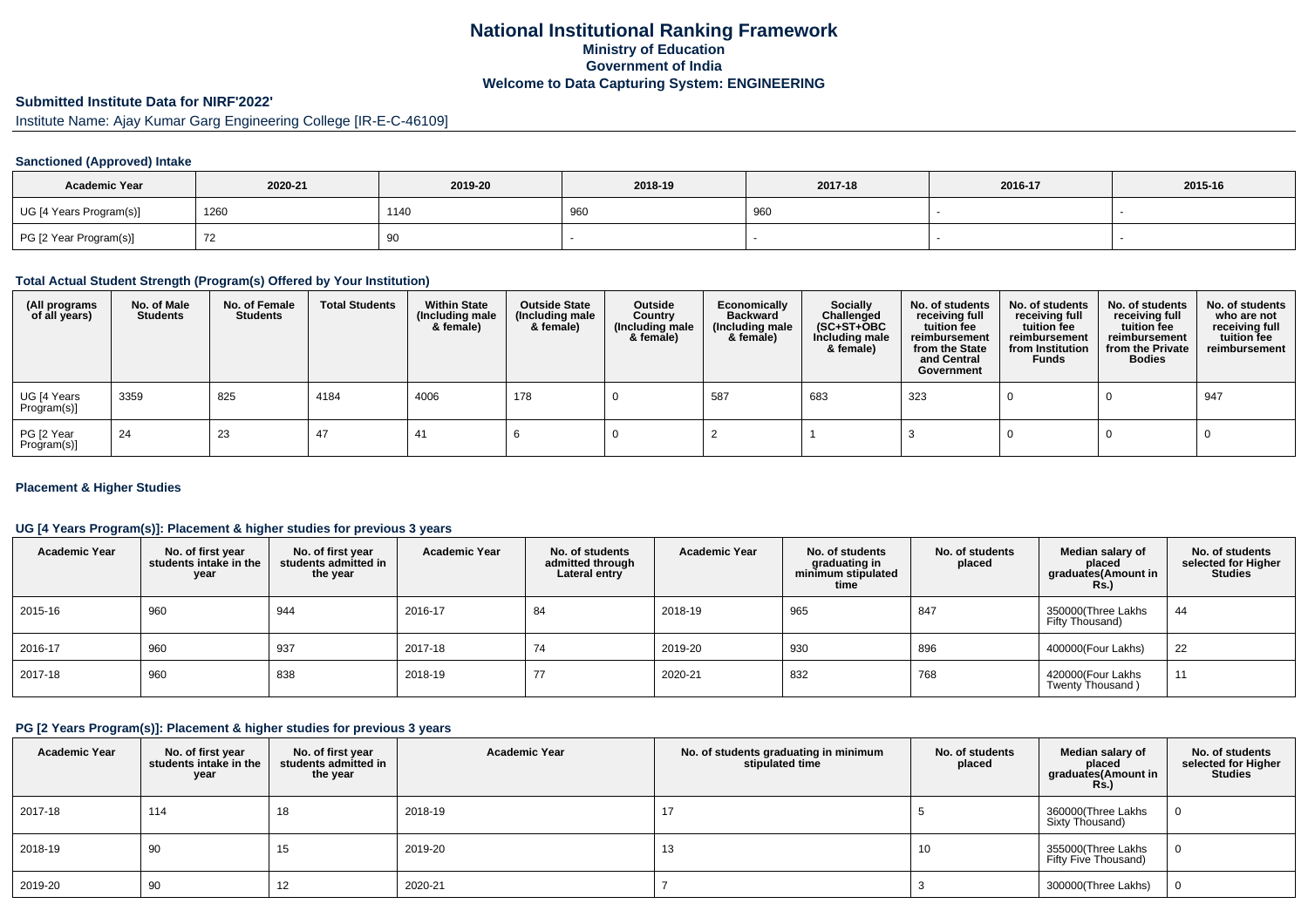#### **Ph.D Student Details**

| Ph.D (Student pursuing doctoral program till 2020-21 Students admitted in the academic year 2020-21 should not be entered here.) |         |                                                            |         |  |  |  |  |
|----------------------------------------------------------------------------------------------------------------------------------|---------|------------------------------------------------------------|---------|--|--|--|--|
|                                                                                                                                  |         | <b>Total Students</b>                                      |         |  |  |  |  |
| Full Time                                                                                                                        |         |                                                            |         |  |  |  |  |
| Part Time                                                                                                                        |         | 13                                                         |         |  |  |  |  |
|                                                                                                                                  |         | No. of Ph.D students graduated (including Integrated Ph.D) |         |  |  |  |  |
|                                                                                                                                  | 2020-21 | 2019-20                                                    | 2018-19 |  |  |  |  |
| Full Time                                                                                                                        |         |                                                            |         |  |  |  |  |
| Part Time                                                                                                                        |         |                                                            |         |  |  |  |  |

# **Financial Resources: Utilised Amount for the Capital expenditure for previous 3 years**

| <b>Academic Year</b>                                                                                                                                                                      | 2020-21                                                                             | 2019-20                                                                                              | 2018-19                                                                               |
|-------------------------------------------------------------------------------------------------------------------------------------------------------------------------------------------|-------------------------------------------------------------------------------------|------------------------------------------------------------------------------------------------------|---------------------------------------------------------------------------------------|
|                                                                                                                                                                                           | <b>Utilised Amount</b>                                                              | <b>Utilised Amount</b>                                                                               | <b>Utilised Amount</b>                                                                |
|                                                                                                                                                                                           |                                                                                     | Annual Capital Expenditure on Academic Activities and Resources (excluding expenditure on buildings) |                                                                                       |
| Library (Books, Journals and e-Resources only)                                                                                                                                            | 5430474 (Fifty four lakhs thirty thousand four hundred seventy<br>four)             | 3757203 (Thirty seven lakhs fifty seven thousand two hundred<br>three)                               | 5346717 (Fifty three lakhs forty six thousand seven hundred<br>seventeen)             |
| New Equipment and software for Laboratories                                                                                                                                               | 34025193 (Three crore forty lakhs twenty five thousand one<br>hundred ninety three) | 16835125 (One crore sixty eight lakhs thirty five thousand one<br>hundred twenty five)               | 16119399 (One crore sixty one lakhs nineteen thousand three<br>hundred ninety nine)   |
| <b>Engineering Workshops</b>                                                                                                                                                              | 1939506 (Nineteen lakhs thirty nine thousand five hundred six)                      | 1933597 (Nineteen lakhs thirty three thousand five hundred<br>ninety seven)                          | 2479556 (Twenty four lakhs seventy nine thousand five<br>hundred fifty six)           |
| Other expenditure on creation of Capital Assets (For setting up<br>classrooms, seminar hall, conference hall, library, Lab, Engg<br>workshops excluding expenditure on Land and Building) | 11144389 (One crore eleven lakhs forty four thousand three<br>hundred eighty nine)  | 24510053 (Two crore forty five lakhs ten thousand fifty three)                                       | 12417749 (One crore twenty four lakhs seventeen thousand<br>seven hundred forty nine) |

# **Financial Resources: Utilised Amount for the Operational expenditure for previous 3 years**

| Academic Year                                                                                                                                                                                   | 2020-21                                                                                           | 2019-20                                                                                      | 2018-19                                                                                     |  |  |  |  |  |  |
|-------------------------------------------------------------------------------------------------------------------------------------------------------------------------------------------------|---------------------------------------------------------------------------------------------------|----------------------------------------------------------------------------------------------|---------------------------------------------------------------------------------------------|--|--|--|--|--|--|
|                                                                                                                                                                                                 | <b>Utilised Amount</b>                                                                            | <b>Utilised Amount</b>                                                                       | <b>Utilised Amount</b>                                                                      |  |  |  |  |  |  |
| <b>Annual Operational Expenditure</b>                                                                                                                                                           |                                                                                                   |                                                                                              |                                                                                             |  |  |  |  |  |  |
| Salaries (Teaching and Non Teaching staff)                                                                                                                                                      | 242747448 (Twenty four crore twenty seven lakhs forty seven<br>thousand four hundred forty eight) | 251867432 (Twenty five crore eighteen lakhs sixty seven<br>thousand four hundred thirty two) | 239173660 (Twenty three crore ninety one lakhs seventy three<br>thousand six hundred sixty) |  |  |  |  |  |  |
| Maintenance of Academic Infrastructure or consumables and<br>other running expenditures (excluding maintenance of hostels<br>and allied services, rent of the building, depreciation cost, etc) | 86772309 (Eight crore sixty seven lakhs seventy two thousand<br>three hundred nine)               | 137496901 (Thirteen crore seventy four lakhs ninety six<br>thousand nine hundred one)        | 112601605 (Eleven crore twenty six lakhs one thousand six<br>hundred five)                  |  |  |  |  |  |  |
| Seminars/Conferences/Workshops                                                                                                                                                                  | 2211936 (Twenty two lakhs eleven thousand nine hundred<br>thirty six)                             | 8370872 (Eighty three lakhs seventy thousand eight hundred<br>seventy two)                   | 7131458 (Seventy one lakhs thirty one thousand four hundred<br>fifty eight)                 |  |  |  |  |  |  |

**IPR**

| Calendar year            | 2020 | 2019 | 2018 |
|--------------------------|------|------|------|
| No. of Patents Published |      |      |      |
| No. of Patents Granted   |      |      |      |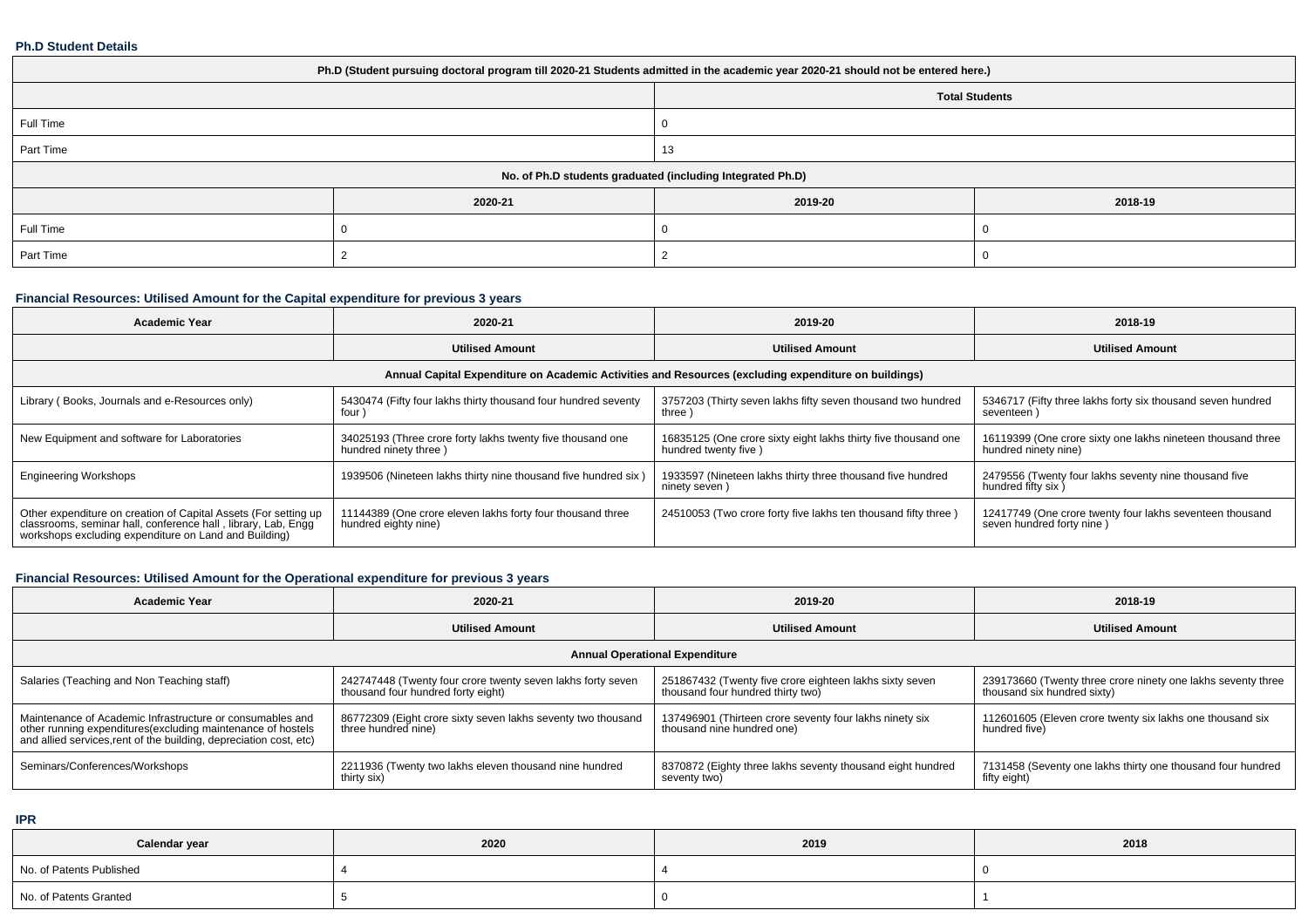### **Sponsored Research Details**

| <b>Financial Year</b>                    | 2020-21                            | 2019-20                            | 2018-19                |
|------------------------------------------|------------------------------------|------------------------------------|------------------------|
| Total no. of Sponsored Projects          |                                    |                                    |                        |
| Total no. of Funding Agencies            |                                    |                                    |                        |
| Total Amount Received (Amount in Rupees) | 1544000                            | 1233000                            | 20000                  |
| Amount Received in Words                 | Fifteen Lakhs Fourty Four Thousand | Twelve Lakhs Thirty Three Thousand | <b>Twenty Thousand</b> |

### **Consultancy Project Details**

| <b>Financial Year</b>                    | 2020-21                                         | 2019-20                          | 2018-19                                                         |
|------------------------------------------|-------------------------------------------------|----------------------------------|-----------------------------------------------------------------|
| Total no. of Consultancy Projects        |                                                 | 10                               | د∠                                                              |
| Total no. of Client Organizations        |                                                 |                                  |                                                                 |
| Total Amount Received (Amount in Rupees) | 642306                                          | 106041                           | 353373                                                          |
| Amount Received in Words                 | Six Lakhs Fourty Two Thousand Three Hundred Six | One Lakh Six Thousand Fourty One | Three Lakhs Fifty Three Thousand Three Hundred Seventy<br>Three |

## **PCS Facilities: Facilities of physically challenged students**

| 1. Do your institution buildings have Lifts/Ramps?                                                                                                         | Yes, more than 60% of the buildings |
|------------------------------------------------------------------------------------------------------------------------------------------------------------|-------------------------------------|
| 2. Do your institution have provision for walking aids, including wheelchairs and transportation from one building to another for<br>handicapped students? | Yes                                 |
| 3. Do your institution buildings have specially designed toilets for handicapped students?                                                                 | Yes, more than 80% of the buildings |

#### **Faculty Details**

| Srno | Name                           | Age | Designation                | Gender | Qualification | <b>Experience (In</b><br>Months) | <b>Currently working</b><br>with institution? | <b>Joining Date</b> | <b>Leaving Date</b>      | <b>Association type</b> |
|------|--------------------------------|-----|----------------------------|--------|---------------|----------------------------------|-----------------------------------------------|---------------------|--------------------------|-------------------------|
|      | CHARU AGARWAL                  | 39  | Associate Professor        | Female | Ph.D          | 138                              | Yes                                           | 23-07-2018          | $\sim$                   | Regular                 |
| 2    | SUNITA YADAV                   | 43  | Professor                  | Female | Ph.D          | 245                              | Yes                                           | 19-07-2011          | $\sim$                   | Regular                 |
|      | <b>MAMTA BHUSRY</b>            | 54  | Associate Dean             | Female | Ph.D          | 348                              | Yes                                           | 01-09-1998          | $\sim$                   | Regular                 |
|      | <b>INDERJEET KAUR</b>          | 39  | Professor                  | Female | Ph.D          | 221                              | Yes                                           | 17-07-2014          | $\sim$                   | Regular                 |
| 5    | SHASHANK SAHU                  | 46  | Professor                  | Male   | Ph.D          | 288                              | Yes                                           | 21-07-2004          | $\overline{\phantom{a}}$ | Regular                 |
| 6    | SONAM GUPTA                    | 35  | Associate Professor        | Female | Ph.D          | 150                              | Yes                                           | 11-07-2012          | $\sim$                   | Regular                 |
|      | <b>BIHARI NANDAN</b><br>PANDEY | 38  | <b>Assistant Professor</b> | Male   | M.Tech        | 173                              | Yes                                           | 19-07-2010          | $\sim$                   | Regular                 |
|      | SHIVA TYAGI                    | 38  | <b>Assistant Professor</b> | Female | M.Tech        | 180                              | Yes                                           | 13-07-2010          | $\overline{\phantom{a}}$ | Regular                 |
| 9    | AKHILESH VERMA                 | 41  | <b>Assistant Professor</b> | Male   | M.Tech        | 221                              | Yes                                           | 28-08-2006          | $\sim$                   | Regular                 |
| 10   | SACHIN KUMAR                   | 41  | Professor                  | Male   | Ph.D          | 240                              | Yes                                           | 11-10-2011          | $\sim$                   | Regular                 |
| 11   | ANUJ KUMAR<br><b>DWIVEDI</b>   | 42  | <b>Assistant Professor</b> | Male   | M.Tech        | 204                              | Yes                                           | 01-08-2014          | $\sim$                   | Regular                 |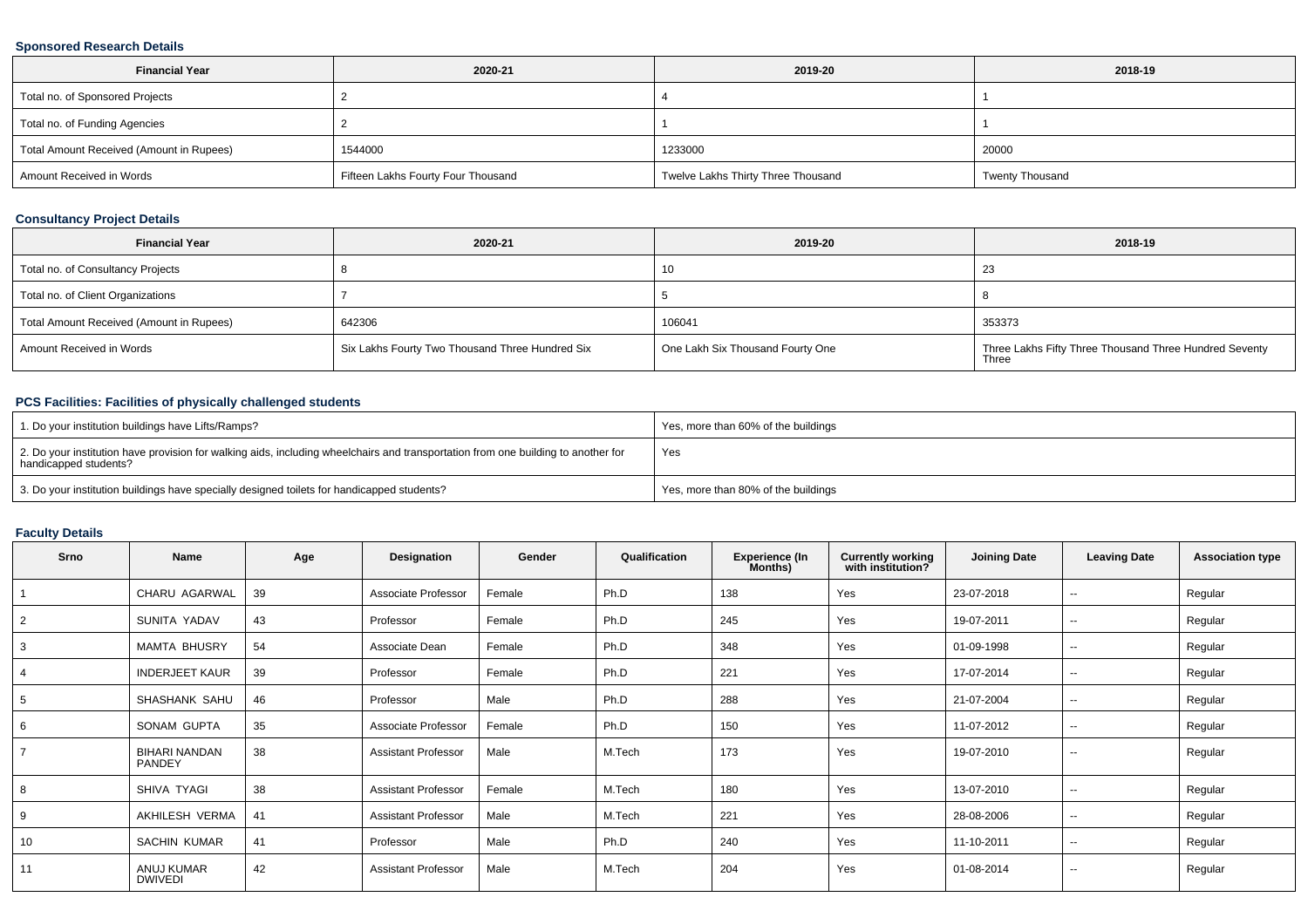| 12 | <b>MONIKA AGARWAL</b>                        | 50 | Assistant Professor        | Female | Ph.D   | 299 | Yes | 01-08-2015 | $\sim$                   | Regular             |
|----|----------------------------------------------|----|----------------------------|--------|--------|-----|-----|------------|--------------------------|---------------------|
| 13 | SANJAY SHARMA                                | 37 | <b>Assistant Professor</b> | Male   | Ph.D   | 172 | Yes | 01-08-2017 | --                       | Regular             |
| 14 | SWIMPY PAHUJA                                | 33 | <b>Assistant Professor</b> | Female | M.Tech | 113 | No  | 26-07-2014 | 10-09-2021               | Regular             |
| 15 | RAJEEV SINGH                                 | 38 | <b>Assistant Professor</b> | Male   | M.Tech | 180 | Yes | 18-02-2011 |                          | Regular             |
| 16 | NISHU BANSAL                                 | 37 | <b>Assistant Professor</b> | Female | M.Tech | 192 | Yes | 05-01-2009 | $\overline{\phantom{a}}$ | Regular             |
| 17 | LIPIKA GOEL                                  | 33 | <b>Assistant Professor</b> | Female | M.Tech | 142 | Yes | 17-07-2017 | $\sim$                   | Regular             |
| 18 | <b>DHARMENDRA</b><br><b>KUMAR</b>            | 38 | <b>Assistant Professor</b> | Male   | M.Tech | 180 | Yes | 15-12-2008 | $\overline{\phantom{a}}$ | Regular             |
| 19 | <b>DEEPIKA</b><br>VARSHNEY                   | 28 | <b>Assistant Professor</b> | Female | M.Tech | 17  | Yes | 08-08-2017 | $\mathbf{u}$             | Regular             |
| 20 | <b>ROHIT VASHISHT</b>                        | 28 | <b>Assistant Professor</b> | Male   | M.Tech | 44  | No  | 17-07-2017 | 30-07-2021               | Regular             |
| 21 | <b>ANAND TYAGI</b>                           | 43 | <b>Assistant Professor</b> | Male   | Ph.D   | 246 | Yes | 01-08-2017 |                          | Regular             |
| 22 | SWEETY<br><b>AGARWAL</b>                     | 44 | <b>Assistant Professor</b> | Female | Ph.D   | 163 | Yes | 10-08-2011 | $\overline{\phantom{a}}$ | Regular             |
| 23 | <b>ABHISHEK</b><br><b>PATHAK</b>             | 41 | <b>Assistant Professor</b> | Male   | Ph.D   | 120 | Yes | 02-01-2012 | $\mathbf{u}$             | Regular             |
| 24 | <b>VIKAS RATHI</b>                           | 47 | <b>Assistant Professor</b> | Male   | M.Tech | 182 | Yes | 06-10-2006 | $\mathbf{u}$             | Regular             |
| 25 | <b>DEEPTI SINGH</b>                          | 39 | Assistant Professor        | Female | M.Tech | 180 | Yes | 29-07-2005 | $\overline{\phantom{a}}$ | Regular             |
| 26 | SANTOSH KUMAR<br><b>UPADHYAY</b>             | 38 | Assistant Professor        | Male   | M.Tech | 180 | Yes | 09-07-2018 | $\overline{\phantom{a}}$ | Regular             |
| 27 | <b>SAKET KUMAR</b><br><b>SINGH</b>           | 27 | Assistant Professor        | Male   | M.Tech | 78  | Yes | 09-07-2018 | --                       | Regular             |
| 28 | <b>JAY KANT PRATAP</b><br><b>SINGH YADAV</b> | 38 | <b>Assistant Professor</b> | Male   | M.Tech | 175 | Yes | 09-07-2018 | $\overline{\phantom{a}}$ | Regular             |
| 29 | <b>NEHA BAGWARI</b>                          | 36 | <b>Assistant Professor</b> | Female | M.Tech | 105 | Yes | 16-07-2018 | --                       | Regular             |
| 30 | PRIYANKA<br><b>UPADHAYA</b>                  | 30 | <b>Assistant Professor</b> | Female | M.Tech | 72  | Yes | 16-07-2018 | $\overline{\phantom{a}}$ | Regular             |
| 31 | <b>SHYAM LAL</b><br><b>KAPOOR</b>            | 69 | Professor                  | Male   | M.Tech | 576 | Yes | 01-01-2008 | $\overline{\phantom{a}}$ | Adhoc / Contractual |
| 32 | <b>ARTI PANDEY</b>                           | 32 | Assistant Professor        | Female | M.Tech | 96  | Yes | 23-07-2018 |                          | Regular             |
| 33 | PRADEEP GUPTA                                | 36 | <b>Assistant Professor</b> | Male   | M.Tech | 168 | Yes | 01-08-2019 |                          | Regular             |
| 34 | PRACHI PUNDHIR                               | 30 | Assistant Professor        | Male   | M.Tech | 48  | No. | 01-08-2019 | 27-02-2021               | Regular             |
| 35 | PRIYANKA                                     | 32 | <b>Assistant Professor</b> | Female | M.Tech | 108 | No  | 22-07-2019 | 04-08-2021               | Regular             |
| 36 | JAISHREE JAIN                                | 35 | <b>Assistant Professor</b> | Female | M.Tech | 144 | Yes | 15-07-2019 | $\mathbf{u}$             | Regular             |
| 37 | SHIWANI SINGHAL                              | 46 | Associate Dean             | Female | Ph.D   | 264 | Yes | 01-09-1999 | $\sim$                   | Regular             |
| 38 | TARUN JEET<br><b>SINGH</b>                   | 41 | <b>Assistant Professor</b> | Male   | Ph.D   | 186 | Yes | 01-02-2010 | $\mathbf{u}$             | Regular             |
| 39 | NITI MAHESHWARI                              | 43 | <b>Assistant Professor</b> | Female | Ph.D   | 179 | Yes | 17-02-2007 | $\mathbf{u}$             | Regular             |
| 40 | ANURADHA<br>VERMA                            | 41 | <b>Assistant Professor</b> | Female | Ph.D   | 180 | No  | 21-01-2019 | 20-03-2021               | Regular             |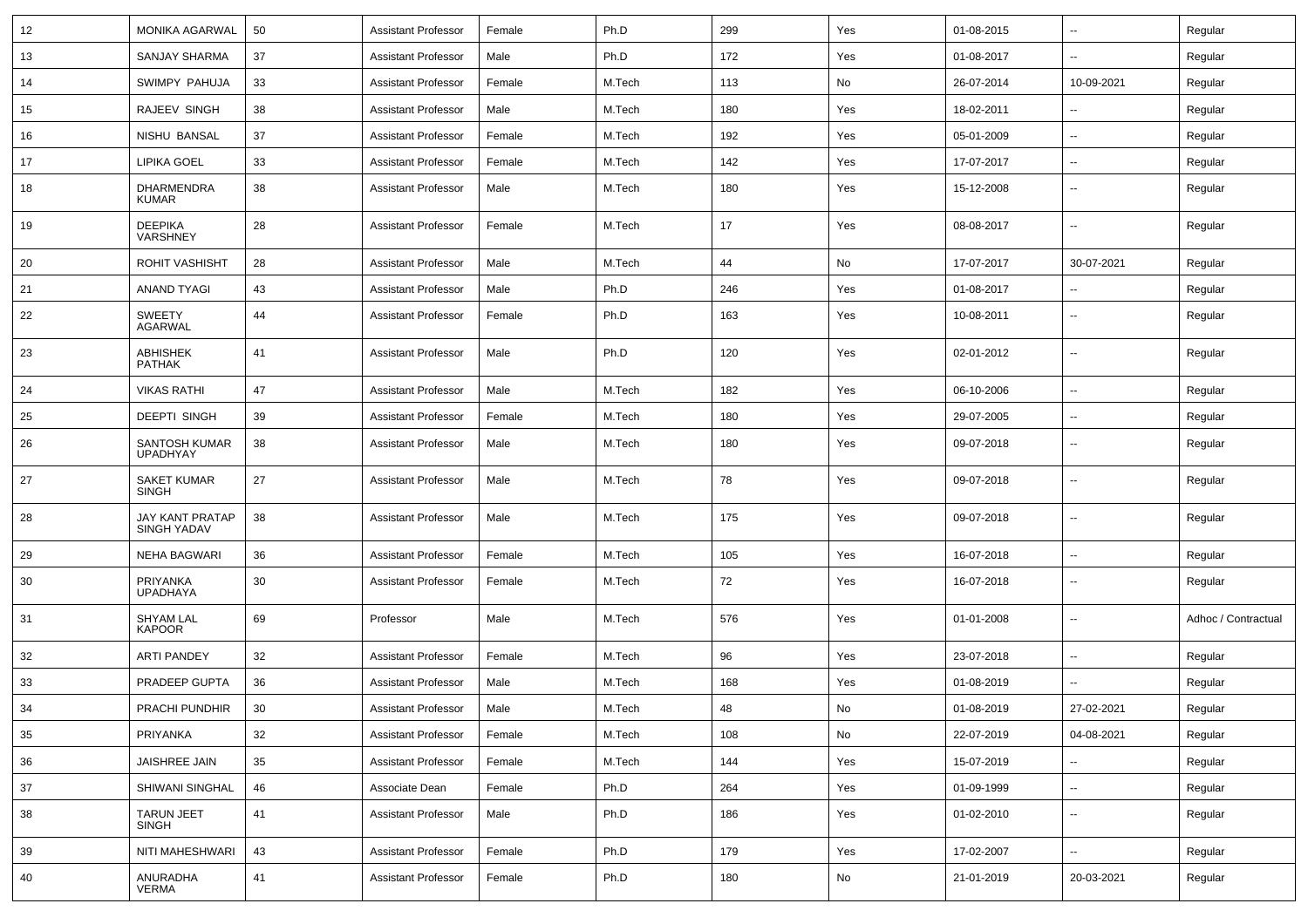| 41 | <b>SURBHI SHARMA</b>              | 37 | <b>Assistant Professor</b>                          | Female | M.Tech | 156 | Yes | 13-01-2020 | ⊶.                       | Regular |
|----|-----------------------------------|----|-----------------------------------------------------|--------|--------|-----|-----|------------|--------------------------|---------|
| 42 | <b>BINAYAK</b><br>PARASHAR        | 32 | <b>Assistant Professor</b>                          | Male   | M.Tech | 108 | Yes | 20-01-2020 | --                       | Regular |
| 43 | Suman Bhatia                      | 40 | Associate Professor                                 | Female | Ph.D   | 150 | Yes | 12-04-2021 | -−                       | Regular |
| 44 | <b>ABHIJEET</b><br><b>UPADHYA</b> | 36 | <b>Assistant Professor</b>                          | Male   | Ph.D   | 97  | Yes | 15-07-2014 | ⊷.                       | Regular |
| 45 | <b>SHWETA</b><br>PRAKASH          | 45 | <b>Assistant Professor</b>                          | Female | Ph.D   | 156 | Yes | 03-02-2011 | $\overline{\phantom{a}}$ | Regular |
| 46 | <b>NILUFAR YASMIN</b>             | 34 | <b>Assistant Professor</b>                          | Female | M.Tech | 108 | Yes | 15-07-2015 | ⊷.                       | Regular |
| 47 | <b>UMA SHARMA</b>                 | 35 | <b>Assistant Professor</b>                          | Female | M.Tech | 118 | Yes | 20-07-2012 | $\overline{\phantom{a}}$ | Regular |
| 48 | <b>HIMANSHU</b><br><b>NAGPAL</b>  | 32 | <b>Assistant Professor</b>                          | Male   | M.Tech | 96  | Yes | 15-07-2014 |                          | Regular |
| 49 | <b>SEEMA GARG</b>                 | 51 | Associate Dean                                      | Female | Ph.D   | 287 | Yes | 07-09-2001 | --                       | Regular |
| 50 | OM KRISHNA<br><b>GUPTA</b>        | 33 | <b>Assistant Professor</b>                          | Male   | M.Tech | 96  | Yes | 18-07-2016 | $\overline{\phantom{a}}$ | Regular |
| 51 | <b>ALOK KUMAR</b>                 | 32 | <b>Assistant Professor</b>                          | Male   | M.Tech | 107 | Yes | 25-07-2016 | $\overline{\phantom{a}}$ | Regular |
| 52 | <b>DUSHYANT SINGH</b><br>CHAUHAN  | 34 | <b>Assistant Professor</b>                          | Male   | M.E.   | 120 | Yes | 16-07-2014 | --                       | Regular |
| 53 | <b>NAVEEN KUMAR</b><br>SAINI      | 38 | <b>Assistant Professor</b>                          | Male   | M.Tech | 119 | Yes | 15-07-2015 | $\overline{\phantom{a}}$ | Regular |
| 54 | <b>SAKSHI MITTAL</b>              | 32 | <b>Assistant Professor</b>                          | Female | M.Tech | 99  | Yes | 15-07-2014 | --                       | Regular |
| 55 | NEERAJ SHARMA                     | 35 | <b>Assistant Professor</b>                          | Male   | M.E.   | 90  | Yes | 18-07-2016 | --                       | Regular |
| 56 | PRAGYA<br><b>SRIVASTAVA</b>       | 32 | <b>Assistant Professor</b>                          | Female | M.E.   | 83  | Yes | 18-07-2016 | $\overline{\phantom{a}}$ | Regular |
| 57 | SUVARNA<br><b>MAJUMDAR</b>        | 39 | <b>Assistant Professor</b>                          | Female | M.Tech | 174 | Yes | 09-08-2010 | --                       | Regular |
| 58 | PRADEEP KUMAR<br><b>CHOPRA</b>    | 63 | Dean / Principal /<br>Director / Vice<br>Chancellor | Male   | Ph.D   | 504 | Yes | 20-10-2004 | $\overline{\phantom{a}}$ | Regular |
| 59 | <b>KARUNESH</b>                   | 36 | <b>Assistant Professor</b>                          | Male   | Ph.D   | 130 | Yes | 18-07-2016 | --                       | Regular |
| 60 | AMIT GARG                         | 41 | <b>Assistant Professor</b>                          | Male   | Ph.D   | 189 | Yes | 15-07-2011 | $\overline{\phantom{a}}$ | Regular |
| 61 | <b>RICHA</b>                      | 35 | <b>Assistant Professor</b>                          | Female | M.Tech | 120 | Yes | 15-07-2011 | --                       | Regular |
| 62 | <b>JITENDER</b><br><b>CHHABRA</b> | 33 | <b>Assistant Professor</b>                          | Male   | Ph.D   | 130 | Yes | 15-07-2013 | --                       | Regular |
| 63 | <b>DEVESH SINGH</b>               | 42 | Associate Professor                                 | Male   | Ph.D   | 216 | No  | 27-07-2005 | 06-01-2022               | Regular |
| 64 | RENU SHARMA                       | 32 | <b>Assistant Professor</b>                          | Female | M.Tech | 60  | Yes | 18-07-2016 | Ξ.                       | Regular |
| 65 | <b>NEHA GARG</b>                  | 35 | <b>Assistant Professor</b>                          | Female | M.Tech | 120 | Yes | 13-01-2016 | Щ,                       | Regular |
| 66 | <b>ABHISHEK TIWARI</b>            | 36 | <b>Assistant Professor</b>                          | Male   | M.Tech | 150 | Yes | 17-07-2017 | $\overline{\phantom{a}}$ | Regular |
| 67 | SHILPI SINGH                      | 42 | <b>Assistant Professor</b>                          | Female | MBA    | 54  | No  | 01-02-2010 | 27-08-2020               | Regular |
| 68 | PRIYANKA<br>SHARMA                | 33 | <b>Assistant Professor</b>                          | Female | M.Tech | 97  | Yes | 17-07-2017 | −−                       | Regular |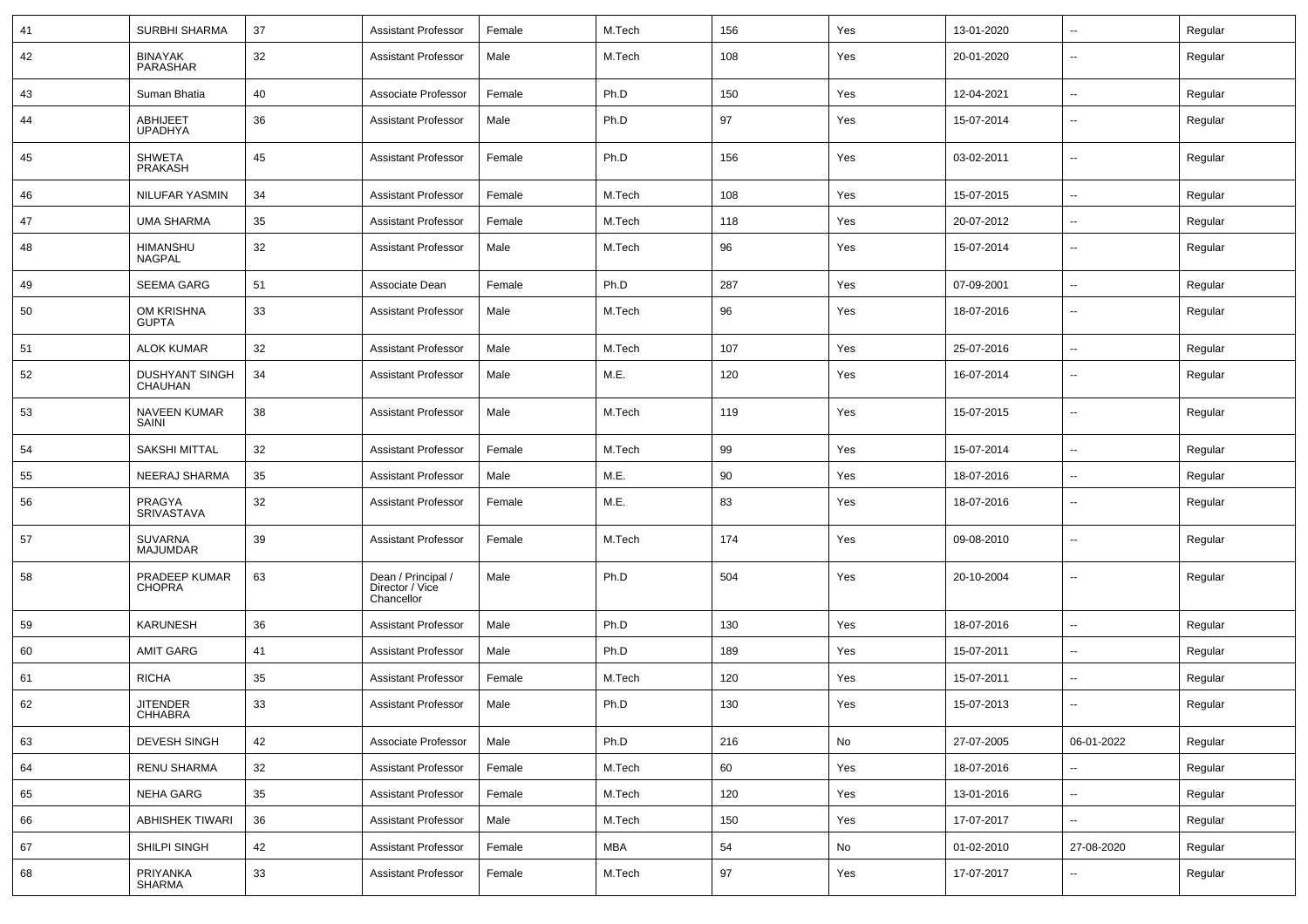| 69 | <b>VIRENDRA KUMAR</b>                | 48 | <b>Assistant Professor</b> | Male   | Ph.D   | 168 | Yes | 14-09-2015 | $\overline{\phantom{a}}$ | Regular             |
|----|--------------------------------------|----|----------------------------|--------|--------|-----|-----|------------|--------------------------|---------------------|
| 70 | NEERAJ GUPTA                         | 34 | <b>Assistant Professor</b> | Male   | M.Tech | 168 | Yes | 12-01-2017 | $\overline{\phantom{a}}$ | Regular             |
| 71 | <b>SHIMLI VERMA</b>                  | 40 | <b>Assistant Professor</b> | Female | Ph.D   | 194 | Yes | 21-07-2008 | $\overline{a}$           | Regular             |
| 72 | ANU GOEL                             | 31 | <b>Assistant Professor</b> | Female | M.Tech | 86  | Yes | 15-07-2015 | --                       | Regular             |
| 73 | NARESH KUMAR                         | 37 | <b>Assistant Professor</b> | Male   | M.Tech | 177 | Yes | 15-07-2014 | --                       | Regular             |
| 74 | GAGANDEEP<br><b>SINGH</b>            | 34 | <b>Assistant Professor</b> | Male   | M.Tech | 118 | Yes | 18-07-2016 | $\overline{\phantom{a}}$ | Regular             |
| 75 | <b>ANUP KUMAR</b>                    | 33 | <b>Assistant Professor</b> | Male   | M.Tech | 107 | Yes | 17-08-2013 | $\overline{\phantom{a}}$ | Regular             |
| 76 | <b>NEELESH KUMAR</b><br><b>GUPTA</b> | 41 | Professor                  | Male   | Ph.D   | 228 | Yes | 16-07-2018 | --                       | Regular             |
| 77 | <b>ARUNA TYAGI</b>                   | 33 | <b>Assistant Professor</b> | Female | Ph.D   | 92  | Yes | 16-07-2018 | $\overline{\phantom{a}}$ | Regular             |
| 78 | <b>SARITA PAL</b>                    | 30 | <b>Assistant Professor</b> | Female | M.Tech | 72  | Yes | 01-06-2018 | ⊷.                       | Regular             |
| 79 | <b>MEENAKSHI</b><br><b>AWASTHI</b>   | 39 | Associate Dean             | Female | Ph.D   | 108 | Yes | 15-07-2019 | --                       | Regular             |
| 80 | RAHUL BANSAL                         | 29 | <b>Assistant Professor</b> | Male   | Ph.D   | 24  | Yes | 29-01-2020 | $\overline{\phantom{a}}$ | Regular             |
| 81 | PREETI VERMA                         | 36 | <b>Assistant Professor</b> | Female | Ph.D   | 126 | Yes | 15-11-2019 | --                       | Regular             |
| 82 | <b>RUCHI VERMA</b>                   | 32 | <b>Assistant Professor</b> | Female | Ph.D   | 31  | Yes | 15-07-2019 | --                       | Regular             |
| 83 | AMITA ASTHANA                        | 42 | <b>Assistant Professor</b> | Female | M.Tech | 206 | Yes | 15-07-2019 | $\overline{\phantom{a}}$ | Regular             |
| 84 | <b>ABHISHEK JOSHI</b>                | 33 | <b>Assistant Professor</b> | Male   | Ph.D   | 90  | Yes | 15-07-2019 | $\overline{\phantom{a}}$ | Regular             |
| 85 | KOUSIK MIDYA                         | 41 | <b>Assistant Professor</b> | Male   | Ph.D   | 86  | Yes | 15-07-2019 | н.                       | Regular             |
| 86 | <b>MANISH VOHRA</b>                  | 42 | <b>Assistant Professor</b> | Male   | M.Tech | 36  | No  | 10-06-2019 | 13-03-2020               | Regular             |
| 87 | RAGHUVENDRA<br><b>PRATAP</b>         | 33 | <b>Assistant Professor</b> | Male   | M.Tech | 99  | Yes | 04-01-2020 | --                       | Regular             |
| 88 | <b>Tukur Gupta</b>                   | 32 | <b>Assistant Professor</b> | Female | M.Tech | 102 | Yes | 15-07-2015 | --                       | Regular             |
| 89 | <b>BHARAT BHUSHAN</b><br>PRASAD      | 76 | Professor                  | Male   | Ph.D   | 276 | No  | 01-06-2012 | 31-05-2020               | Adhoc / Contractual |
| 90 | <b>ANIMESH RAI</b>                   | 32 | <b>Assistant Professor</b> | Male   | M.Tech | 84  | Yes | 25-02-2015 | -−                       | Regular             |
| 91 | HIMANSHU<br><b>PANWAR</b>            | 31 | <b>Assistant Professor</b> | Male   | M.Tech | 78  | No  | 15-07-2015 | 08-01-2022               | Regular             |
| 92 | <b>PRIYANK</b><br>SRIVASTAVA         | 32 | <b>Assistant Professor</b> | Male   | M.Tech | 84  | Yes | 15-07-2015 | --                       | Regular             |
| 93 | SHIKHA MITTAL                        | 30 | <b>Assistant Professor</b> | Female | M.E.   | 90  | Yes | 15-07-2015 | н.                       | Regular             |
| 94 | <b>NIKITA JAISWAL</b>                | 30 | <b>Assistant Professor</b> | Female | M.Tech | 72  | Yes | 15-07-2015 | н.                       | Regular             |
| 95 | <b>KSHAMA SHUKLA</b>                 | 29 | <b>Assistant Professor</b> | Female | M.Tech | 78  | Yes | 25-07-2017 | $\sim$                   | Regular             |
| 96 | <b>ANCHAL NEGI</b>                   | 30 | <b>Assistant Professor</b> | Female | M.Tech | 72  | Yes | 08-02-2016 | $\sim$                   | Regular             |
| 97 | <b>ARCHITA GOYAL</b>                 | 32 | <b>Assistant Professor</b> | Female | M.Tech | 96  | No  | 08-01-2018 | 04-02-2020               | Regular             |
| 98 | PRASHANT<br>AGARWAL                  | 28 | <b>Assistant Professor</b> | Male   | M.E.   | 60  | Yes | 17-07-2016 | --                       | Regular             |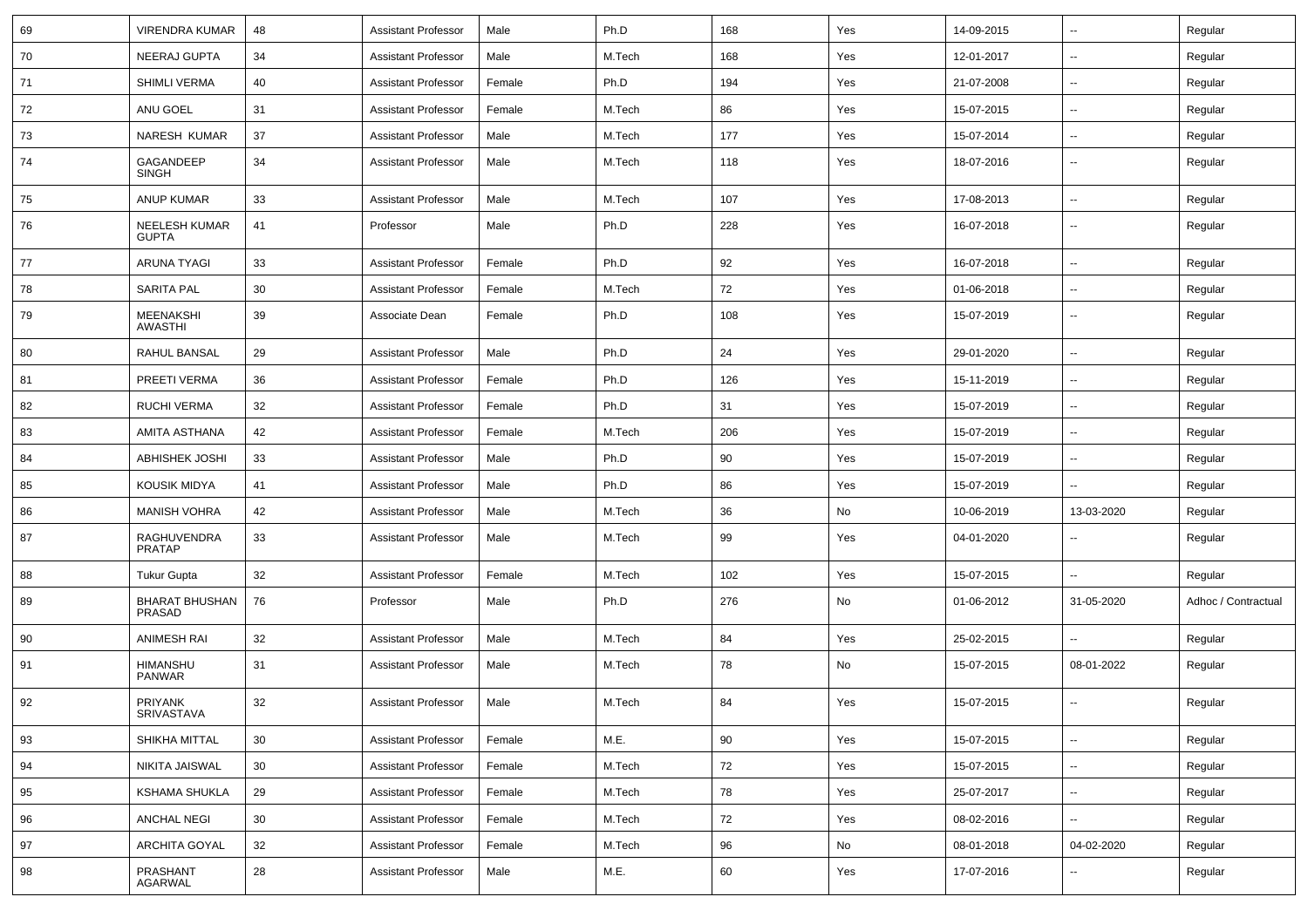| 99  | <b>ASHISH</b><br><b>VISHWAKARMA</b>   | 29 | <b>Assistant Professor</b> | Male   | M.Tech     | 54  | Yes | 18-07-2017 | $\overline{\phantom{a}}$ | Regular |
|-----|---------------------------------------|----|----------------------------|--------|------------|-----|-----|------------|--------------------------|---------|
| 100 | <b>ANUBHA GUPTA</b>                   | 34 | <b>Assistant Professor</b> | Female | M.Tech     | 96  | Yes | 19-07-2018 | ⊷.                       | Regular |
| 101 | NITYA SHARMA                          | 44 | <b>Assistant Professor</b> | Female | Ph.D       | 217 | Yes | 01-07-2005 | н.                       | Regular |
| 102 | PANKAJ AGARWAL                        | 39 | <b>Assistant Professor</b> | Male   | M. Phil    | 216 | No  | 23-07-2004 | 13-11-2021               | Regular |
| 103 | RAKESH<br><b>SRIVASTAVA</b>           | 53 | Professor                  | Male   | Ph.D       | 378 | Yes | 11-07-2018 | -−                       | Regular |
| 104 | <b>GAURI</b>                          | 40 | <b>Assistant Professor</b> | Female | Ph.D       | 120 | Yes | 20-01-2020 | --                       | Regular |
| 105 | <b>BINOD KUMAR</b><br><b>SINGH</b>    | 55 | Professor                  | Male   | Ph.D       | 372 | No  | 22-07-2019 | 07-09-2021               | Regular |
| 106 | <b>MUDIT MISHRA</b>                   | 38 | <b>Assistant Professor</b> | Male   | M.Tech     | 162 | Yes | 22-07-2019 | -−                       | Regular |
| 107 | <b>ATRI TYAGI</b>                     | 28 | <b>Assistant Professor</b> | Male   | M.Tech     | 36  | Yes | 22-07-2019 | Ξ.                       | Regular |
| 108 | PUNEET PATHAK                         | 26 | <b>Assistant Professor</b> | Male   | M.Tech     | 30  | No  | 28-01-2020 | 27-07-2021               | Regular |
| 109 | <b>PRATIMA SINGH</b>                  | 44 | Associate Dean             | Female | Ph.D       | 216 | Yes | 01-08-2014 |                          | Regular |
| 110 | AJAY KUMAR                            | 41 | <b>Assistant Professor</b> | Male   | M.Tech     | 221 | Yes | 26-08-2005 | -−                       | Regular |
| 111 | <b>VIKAS KAMRA</b>                    | 36 | <b>Assistant Professor</b> | Male   | M.Tech     | 192 | Yes | 09-07-2018 | --                       | Regular |
| 112 | <b>NEETU SHARMA</b>                   | 38 | <b>Assistant Professor</b> | Female | Ph.D       | 120 | Yes | 01-08-2015 | --                       | Regular |
| 113 | <b>BANDANA</b>                        | 40 | <b>Assistant Professor</b> | Female | Ph.D       | 192 | Yes | 09-09-2005 | $\sim$                   | Regular |
| 114 | <b>BHARAT BHUSHAN</b><br><b>VERMA</b> | 47 | Professor                  | Male   | Ph.D       | 276 | Yes | 15-02-2001 | ⊷.                       | Regular |
| 115 | RUCHIRA GOEL                          | 43 | <b>Assistant Professor</b> | Female | Ph.D       | 233 | Yes | 01-08-2008 | $\overline{\phantom{a}}$ | Regular |
| 116 | <b>VIMLESH MISHRA</b>                 | 37 | <b>Assistant Professor</b> | Male   | Ph.D       | 102 | Yes | 29-07-2013 | ⊷.                       | Regular |
| 117 | Shubhangi Rastogi                     | 32 | <b>Assistant Professor</b> | Female | M.Tech     | 60  | Yes | 20-07-2015 | $\overline{\phantom{a}}$ | Regular |
| 118 | Nishtha Ahuja                         | 30 | <b>Assistant Professor</b> | Female | M.Tech     | 42  | No  | 17-07-2017 | 12-07-2018               | Regular |
| 119 | <b>MOHIT KUMAR</b><br>TIWARI          | 39 | <b>Assistant Professor</b> | Male   | Ph.D       | 180 | Yes | 21-01-2019 |                          | Regular |
| 120 | VANDANA MISHRA                        | 31 | <b>Assistant Professor</b> | Female | Ph.D       | 100 | Yes | 20-03-2021 | -−                       | Regular |
| 121 | SMRATI TRIPATHI                       | 44 | <b>Assistant Professor</b> | Female | Ph.D       | 229 | Yes | 20-03-2021 | ⊷.                       | Regular |
| 122 | <b>EKTA PANDEY</b>                    | 42 | <b>Assistant Professor</b> | Female | Ph.D       | 228 | Yes | 20-03-2021 | ⊷.                       | Regular |
| 123 | MEENAKSHI SINHA   45                  |    | <b>Assistant Professor</b> | Female | Ph.D       | 228 | Yes | 13-05-2002 | н.                       | Regular |
| 124 | <b>VISHAL GUPTA</b>                   | 35 | Assistant Professor        | Male   | MBA        | 144 | Yes | 21-08-2010 | н.                       | Regular |
| 125 | SANDEEP GUPTA                         | 40 | <b>Assistant Professor</b> | Male   | Ph.D       | 198 | Yes | 01-07-2005 | $\sim$                   | Regular |
| 126 | PARUL VERMA                           | 43 | Associate Dean             | Female | Ph.D       | 228 | Yes | 02-01-2012 | $\sim$                   | Regular |
| 127 | DEEPTI GOEL                           | 39 | <b>Assistant Professor</b> | Female | Ph.D       | 78  | No  | 05-08-2014 | 18-01-2021               | Regular |
| 128 | SANJAY KUMAR<br>TIWARI                | 39 | <b>Assistant Professor</b> | Male   | Ph.D       | 72  | No  | 01-02-2014 | 01-12-2020               | Regular |
| 129 | RASHI                                 | 32 | <b>Assistant Professor</b> | Female | <b>MBA</b> | 144 | Yes | 01-08-2015 | $\sim$                   | Regular |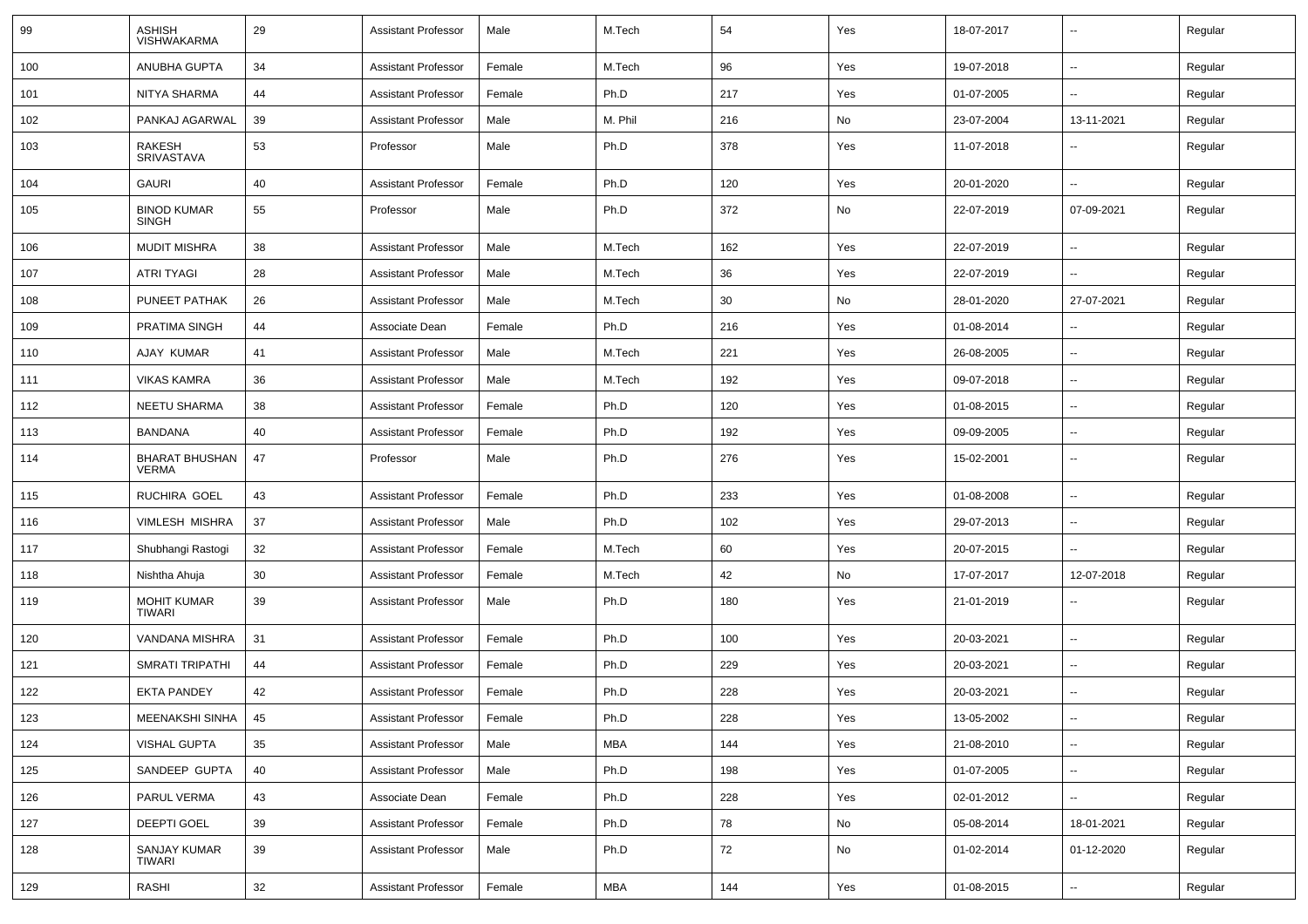| 130 | <b>VIKAS ROSHAN</b>                    | 39     | <b>Assistant Professor</b> | Male   | M. Phil    | 156    | Yes | 01-08-2011 | $\overline{\phantom{a}}$ | Regular |
|-----|----------------------------------------|--------|----------------------------|--------|------------|--------|-----|------------|--------------------------|---------|
| 131 | SONALI PATLE                           | 45     | <b>Assistant Professor</b> | Female | Ph.D       | 142    | No  | 22-02-2016 | 09-03-2021               | Regular |
| 132 | CHANCHAL<br>SHARMA                     | 34     | <b>Assistant Professor</b> | Female | <b>MBA</b> | 53     | No  | 15-07-2015 | 14-12-2019               | Regular |
| 133 | <b>MANOJ KUMAR</b><br>GOYAL            | 49     | <b>Assistant Professor</b> | Male   | Ph.D       | 288    | Yes | 11-08-2001 | $\overline{\phantom{a}}$ | Regular |
| 134 | AKASH KUMAR                            | 42     | <b>Assistant Professor</b> | Male   | Ph.D       | 180    | Yes | 27-07-2007 | $\overline{\phantom{a}}$ | Regular |
| 135 | GAURAV<br><b>SRIVASTAVA</b>            | 36     | <b>Assistant Professor</b> | Male   | M.Tech     | 144    | Yes | 02-02-2010 | -−                       | Regular |
| 136 | ANIL KUMAR RAI                         | 53     | Professor                  | Male   | Ph.D       | 228    | Yes | 02-09-2002 | --                       | Regular |
| 137 | <b>BHUPAL SINGH</b>                    | 53     | Professor                  | Male   | Ph.D       | 222    | No  | 23-04-2007 | 31-08-2021               | Regular |
| 138 | <b>ANKIT DIXIT</b>                     | 32     | <b>Assistant Professor</b> | Male   | M.Tech     | 108    | Yes | 16-07-2012 | $\overline{\phantom{a}}$ | Regular |
| 139 | RAVINDER KUMAR<br><b>AGARWAL</b>       | 50     | <b>Assistant Professor</b> | Male   | M.Tech     | 264    | Yes | 05-08-1999 | $\overline{\phantom{a}}$ | Regular |
| 140 | RAHUL DIXIT                            | 33     | <b>Assistant Professor</b> | Male   | M.Tech     | 108    | Yes | 16-07-2012 | ⊷.                       | Regular |
| 141 | <b>SUKHWINDER</b><br>SINGH             | 38     | Associate Professor        | Male   | Ph.D       | 192    | Yes | 09-07-2018 | --                       | Regular |
| 142 | JAYA GOPAL<br>YADAV                    | 51     | Associate Professor        | Male   | Ph.D       | 308    | Yes | 09-07-2018 | $\overline{\phantom{a}}$ | Regular |
| 143 | <b>ATUL KUMAR</b><br>SOOD              | 43     | <b>Assistant Professor</b> | Male   | M.Tech     | 228    | Yes | 20-09-2005 | ⊷.                       | Regular |
| 144 | RITESH SHARMA                          | 43     | <b>Assistant Professor</b> | Male   | M.Tech     | 222    | Yes | 12-07-2005 | $\overline{\phantom{a}}$ | Regular |
| 145 | PARVEEN KUMAR                          | 35     | <b>Assistant Professor</b> | Male   | M.Tech     | 138    | Yes | 26-12-2011 | --                       | Regular |
| 146 | <b>NAV JYOTI</b><br><b>SHARMA</b>      | 39     | <b>Assistant Professor</b> | Female | M.Tech     | 210    | Yes | 12-01-2009 | -−                       | Regular |
| 147 | <b>DINANATH</b><br>PRASAD              | 37     | <b>Assistant Professor</b> | Male   | M.Tech     | 132    | Yes | 01-02-2010 | --                       | Regular |
| 148 | DIBYA BHARTI                           | 35     | <b>Assistant Professor</b> | Female | Ph.D       | 36     | Yes | 15-07-2019 | $\overline{\phantom{a}}$ | Regular |
| 149 | NIDHI SINGH                            | 38     | <b>Assistant Professor</b> | Female | M.Tech     | 138    | Yes | 02-08-2008 | $\overline{\phantom{a}}$ | Regular |
| 150 | <b>ANUBHA GUPTA</b>                    | 31     | <b>Assistant Professor</b> | Female | M.Tech     | 66     | Yes | 15-07-2014 | $\overline{\phantom{a}}$ | Regular |
| 151 | MAHESH SHARMA                          | 31     | <b>Assistant Professor</b> | Male   | M.Tech     | 50     | Yes | 01-08-2015 | $\overline{\phantom{a}}$ | Regular |
| 152 | <b>DEEPAK NARANG</b>                   | 35     | <b>Assistant Professor</b> | Male   | M.Tech     | 120    | Yes | 13-07-2012 | $\sim$                   | Regular |
| 153 | NUPUR MITTAL                           | 33     | <b>Assistant Professor</b> | Female | M.Tech     | 108    | Yes | 08-08-2012 | $\overline{\phantom{a}}$ | Regular |
| 154 | <b>MAHENDRA DUTT</b><br><b>DWIVEDI</b> | 34     | <b>Assistant Professor</b> | Male   | M.Tech     | 96     | Yes | 18-07-2016 | $\overline{\phantom{a}}$ | Regular |
| 155 | HARSH MOHAN<br><b>SHARMA</b>           | 29     | <b>Assistant Professor</b> | Male   | M.Tech     | 54     | Yes | 10-07-2018 | $\overline{\phantom{a}}$ | Regular |
| 156 | <b>SHANI KUMAR</b><br>PANDEY           | 29     | Assistant Professor        | Male   | M.Tech     | 72     | Yes | 15-07-2019 | Ξ.                       | Regular |
| 157 | RITESH YADAV                           | $30\,$ | <b>Assistant Professor</b> | Male   | M.Tech     | $36\,$ | Yes | 24-07-2019 | $\sim$                   | Regular |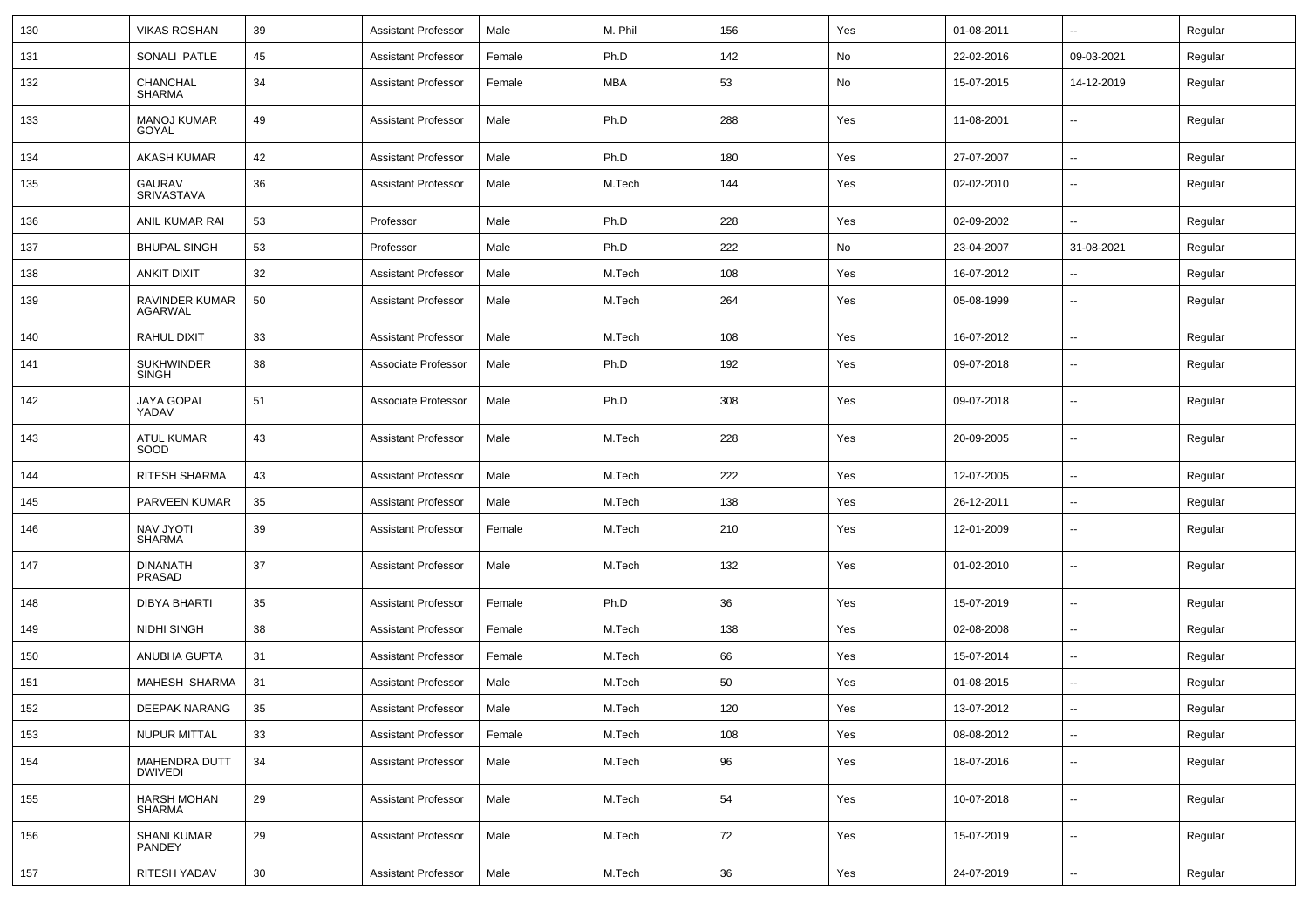| 158 | ARJUN BALIYAN                        | 30 | <b>Assistant Professor</b> | Male   | M.Tech | 72  | Yes | 16-07-2019 | $\overline{\phantom{a}}$ | Regular             |
|-----|--------------------------------------|----|----------------------------|--------|--------|-----|-----|------------|--------------------------|---------------------|
| 159 | <b>VIJAY KUMAR</b><br>PARASHAR       | 76 | Professor                  | Male   | M.Tech | 564 | Yes | 30-11-2001 | $\overline{\phantom{a}}$ | Adhoc / Contractual |
| 160 | <b>VANI BHARGAVA</b>                 | 41 | <b>Assistant Professor</b> | Female | M.E.   | 168 | Yes | 21-01-2013 | $\overline{\phantom{a}}$ | Regular             |
| 161 | SARIKA KALRA                         | 38 | Associate Dean             | Female | Ph.D   | 132 | Yes | 16-07-2018 | $\overline{\phantom{a}}$ | Regular             |
| 162 | <b>SUMIT SHARMA</b>                  | 40 | <b>Assistant Professor</b> | Male   | M.S    | 228 | Yes | 15-12-2008 | $\overline{\phantom{a}}$ | Regular             |
| 163 | YOGITA CHHABRA                       | 36 | <b>Assistant Professor</b> | Female | M.Tech | 147 | Yes | 19-07-2010 | $\overline{\phantom{a}}$ | Regular             |
| 164 | <b>ASHIV SHAH</b>                    | 51 | Professor                  | Male   | M.Tech | 360 | Yes | 01-07-2001 | $\mathbf{u}$             | Regular             |
| 165 | <b>VIVEK SINGH</b><br><b>VERMA</b>   | 42 | Professor                  | Male   | Ph.D   | 257 | No  | 19-01-2015 | 21-09-2021               | Regular             |
| 166 | PUNAM KUMARI                         | 37 | <b>Assistant Professor</b> | Female | M.Tech | 108 | No  | 29-01-2010 | 24-09-2021               | Regular             |
| 167 | <b>GOPAL BABU</b>                    | 41 | <b>Assistant Professor</b> | Male   | Ph.D   | 197 | Yes | 03-10-2017 |                          | Regular             |
| 168 | <b>RUCHIN GUPTA</b>                  | 44 | <b>Assistant Professor</b> | Male   | M.Tech | 252 | No  | 20-09-2004 | 16-07-2021               | Regular             |
| 169 | <b>RAHUL SHARMA</b>                  | 34 | <b>Assistant Professor</b> | Male   | M.Tech | 168 | Yes | 15-07-2014 |                          | Regular             |
| 170 | SHIKHA BALIYAN                       | 31 | <b>Assistant Professor</b> | Female | M.Tech | 66  | No  | 01-08-2016 | 30-06-2021               | Regular             |
| 171 | SHILPI GUPTA                         | 33 | Associate Dean             | Female | M.Tech | 103 | Yes | 23-01-2017 | Ξ.                       | Regular             |
| 172 | <b>TAHIRA</b><br><b>MAZUMDER</b>     | 45 | <b>Assistant Professor</b> | Female | M.Tech | 228 | Yes | 15-07-2013 | $\overline{\phantom{a}}$ | Regular             |
| 173 | PANCHAM SINGH                        | 40 | <b>Assistant Professor</b> | Male   | M.Tech | 184 | Yes | 03-01-2007 | $\overline{\phantom{a}}$ | Regular             |
| 174 | ANUPAMA<br><b>SHARMA</b>             | 44 | Associate Professor        | Female | Ph.D   | 223 | Yes | 12-01-2004 | $\overline{\phantom{a}}$ | Regular             |
| 175 | SHIKHA JAIN                          | 32 | <b>Assistant Professor</b> | Female | M.Tech | 96  | No  | 15-07-2014 | 06-08-2021               | Regular             |
| 176 | ANU CHAUDHARY                        | 45 | Professor                  | Male   | Ph.D   | 240 | Yes | 29-07-2010 |                          | Regular             |
| 177 | <b>LUCKNESH</b><br><b>KUMAR</b>      | 35 | <b>Assistant Professor</b> | Male   | M.Tech | 131 | Yes | 09-07-2018 | $\overline{\phantom{a}}$ | Regular             |
| 178 | <b>GAURAV SINGH</b><br><b>RAWAT</b>  | 31 | <b>Assistant Professor</b> | Male   | M.Tech | 60  | Yes | 20-08-2018 | $\overline{\phantom{a}}$ | Regular             |
| 179 | ANU GUPTA                            | 39 | <b>Assistant Professor</b> | Female | M.Tech | 22  | No  | 10-07-2018 | 20-11-2020               | Regular             |
| 180 | <b>MRIGNAINY</b><br><b>KANSAL</b>    | 28 | <b>Assistant Professor</b> | Female | M.Tech | 36  | Yes | 16-07-2018 |                          | Regular             |
| 181 | PARDEEP                              | 28 | <b>Assistant Professor</b> | Male   | M.Tech | 24  | Yes | 15-07-2019 |                          | Regular             |
| 182 | RUCHI GUPTA                          | 40 | Associate Professor        | Female | Ph.D   | 204 | Yes | 08-10-2006 | --                       | Regular             |
| 183 | PARNEET KAUR                         | 38 | <b>Assistant Professor</b> | Female | Ph.D   | 204 | Yes | 22-07-2019 | н.                       | Regular             |
| 184 | <b>ADITYA PRATAP</b><br><b>SINGH</b> | 41 | Associate Professor        | Male   | Ph.D   | 216 | Yes | 15-07-2006 | $\sim$                   | Regular             |
| 185 | SUSHIL KUMAR                         | 35 | Assistant Professor        | Male   | Ph.D   | 118 | No  | 09-07-2018 | 27-08-2021               | Regular             |
| 186 | Narendra Kumar                       | 39 | Associate Professor        | Male   | Ph.D   | 204 | Yes | 20-09-2011 | Щ,                       | Regular             |
| 187 | AJAY PRATAP<br><b>SINGH</b>          | 31 | <b>Assistant Professor</b> | Male   | M.Tech | 132 | Yes | 26-07-2010 | $\overline{\phantom{a}}$ | Regular             |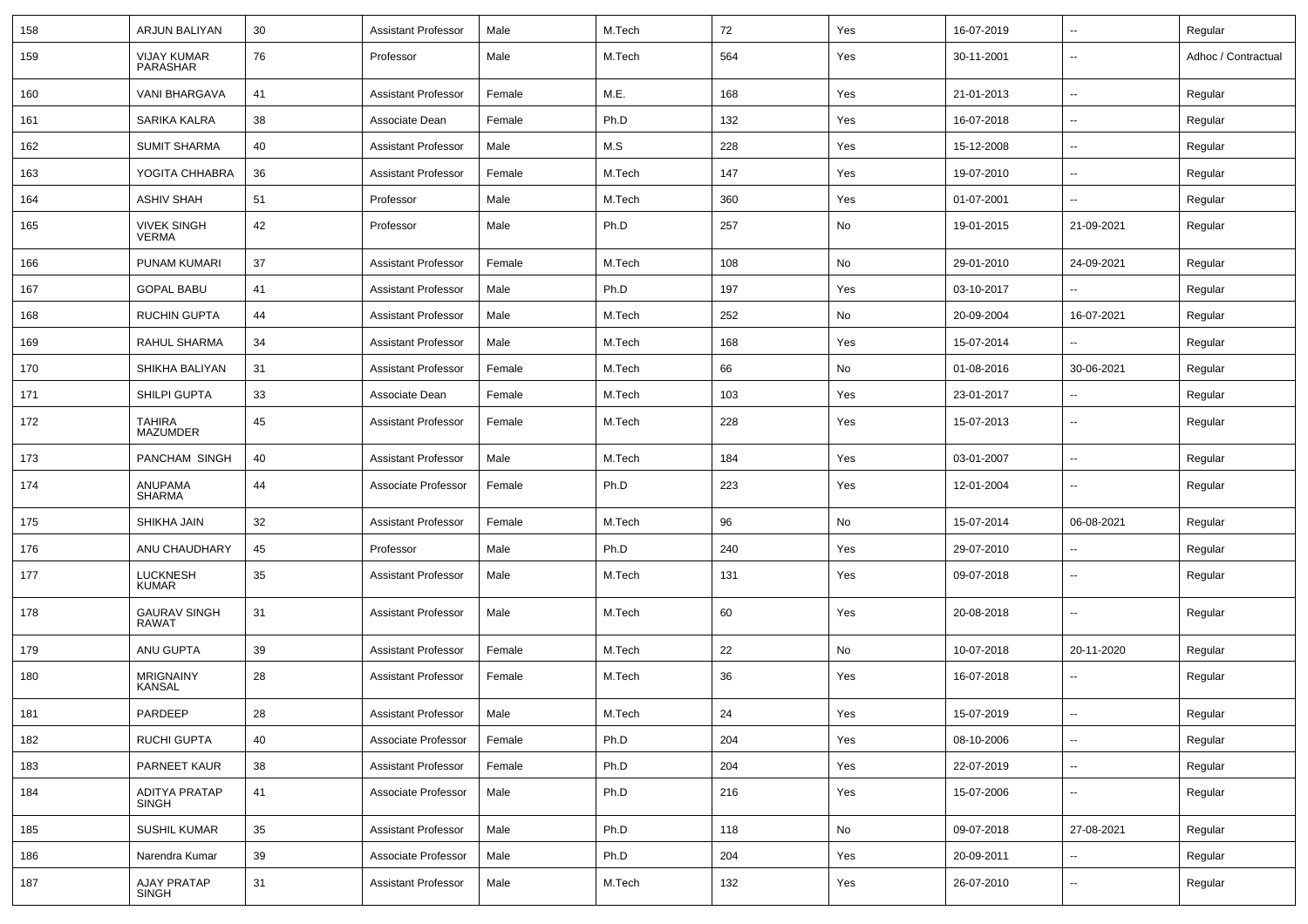| 188 | PALLAB BISWAS                            | 45 | Professor                  | Male   | Ph.D   | 281 | Yes | 01-07-2002 | $\overline{\phantom{a}}$ | Regular             |
|-----|------------------------------------------|----|----------------------------|--------|--------|-----|-----|------------|--------------------------|---------------------|
| 189 | <b>RAJAT GOEL</b>                        | 33 | <b>Assistant Professor</b> | Male   | M.Tech | 96  | Yes | 15-02-2016 | $\overline{\phantom{a}}$ | Regular             |
| 190 | NARENDER<br><b>KUMAR</b>                 | 69 | <b>Assistant Professor</b> | Male   | B.E    | 534 | No  | 17-09-1999 | 15-05-2020               | Adhoc / Contractual |
| 191 | <b>VIVEK KUMAR</b><br><b>PANSARI</b>     | 42 | <b>Assistant Professor</b> | Male   | M.Tech | 228 | Yes | 08-04-2003 | $\overline{\phantom{a}}$ | Regular             |
| 192 | SUMAN GOTHWAL                            | 37 | <b>Assistant Professor</b> | Female | Ph.D   | 94  | Yes | 10-03-2017 | $\sim$                   | Regular             |
| 193 | <b>BHARTENDU MANI</b><br><b>TRIPATHI</b> | 31 | <b>Assistant Professor</b> | Male   | M.Tech | 70  | Yes | 28-09-2015 | ۰.                       | Regular             |
| 194 | <b>DILIP KUMAR</b>                       | 36 | <b>Assistant Professor</b> | Male   | M.Tech | 72  | Yes | 15-07-2015 | --                       | Regular             |
| 195 | <b>GAJESH KUMAR</b>                      | 34 | <b>Assistant Professor</b> | Male   | M.Tech | 96  | Yes | 15-07-2013 | $\overline{\phantom{a}}$ | Regular             |
| 196 | <b>ANKUR TYAGI</b>                       | 34 | <b>Assistant Professor</b> | Male   | M.Tech | 103 | Yes | 19-01-2015 | $\sim$                   | Regular             |
| 197 | AJAY KANT DUBEY                          | 42 | <b>Assistant Professor</b> | Male   | M.Tech | 192 | Yes | 25-07-2005 | --                       | Regular             |
| 198 | <b>AKRITI GUPTA</b>                      | 30 | <b>Assistant Professor</b> | Female | M.Tech | 65  | Yes | 18-07-2016 | --                       | Regular             |
| 199 | <b>ABHISHEK GUPTA</b>                    | 31 | <b>Assistant Professor</b> | Male   | M.Tech | 85  | Yes | 02-01-2018 | $\overline{\phantom{a}}$ | Regular             |
| 200 | <b>VIKRAM SINGH</b><br><b>RAJPUT</b>     | 32 | <b>Assistant Professor</b> | Male   | M.Tech | 85  | Yes | 15-05-2017 | ۰.                       | Regular             |
| 201 | JITENDRA YADAV                           | 38 | <b>Assistant Professor</b> | Male   | M.Tech | 162 | Yes | 20-12-2010 | --                       | Regular             |
| 202 | <b>KAMAL KUMAR</b><br><b>MITTAL</b>      | 41 | <b>Assistant Professor</b> | Male   | Ph.D   | 132 | Yes | 27-07-2011 | $\overline{\phantom{a}}$ | Regular             |
| 203 | <b>AMIT KUMAR</b><br><b>TRIPATHI</b>     | 33 | <b>Assistant Professor</b> | Male   | M.Tech | 72  | Yes | 15-07-2015 | ۰.                       | Regular             |
| 204 | <b>VIVEK SINGH</b>                       | 34 | <b>Assistant Professor</b> | Male   | Ph.D   | 109 | Yes | 01-03-2016 | $\overline{a}$           | Regular             |
| 205 | <b>AFSHA</b>                             | 27 | <b>Assistant Professor</b> | Female | M.Tech | 48  | Yes | 01-08-2017 | $\sim$                   | Regular             |
| 206 | <b>HARI SHANKER</b><br><b>CHAURASIYA</b> | 39 | <b>Assistant Professor</b> | Male   | M.Tech | 204 | Yes | 25-07-2007 | ۰.                       | Regular             |
| 207 | ASHUTOSH YADAV                           | 35 | <b>Assistant Professor</b> | Male   | M.Tech | 120 | Yes | 28-09-2015 | ۰.                       | Regular             |
| 208 | DEVENDRA SINGH                           | 51 | Professor                  | Male   | Ph.D   | 317 | Yes | 21-09-2000 | --                       | Regular             |
| 209 | RAJENDRA KUMAR<br><b>AGARWAL</b>         | 66 | Other                      | Male   | Ph.D   | 509 | Yes | 01-06-2004 | $\overline{\phantom{a}}$ | Regular             |
| 210 | <b>MAYANK KUMAR</b><br>TIWARI            | 29 | <b>Assistant Professor</b> | Male   | M.Tech | 60  | No  | 18-07-2016 | 17-08-2021               | Regular             |
| 211 | UMESH KUMAR<br>VISHWAKARMA               | 34 | <b>Assistant Professor</b> | Male   | Ph.D   | 84  | No  | 21-09-2017 | 17-08-2021               | Regular             |
| 212 | SOM ASHUTOSH                             | 42 | Associate Professor        | Male   | M.E.   | 215 | Yes | 02-02-2015 | u.                       | Regular             |
| 213 | <b>DINESH KUMAR</b><br><b>SINGH</b>      | 43 | <b>Assistant Professor</b> | Male   | M.E.   | 191 | Yes | 08-01-2005 | $\overline{\phantom{a}}$ | Regular             |
| 214 | PRADEEP JAIN                             | 50 | Associate Professor        | Male   | M.E.   | 274 | Yes | 01-07-2005 | Ξ.                       | Regular             |
| 215 | NIRMAL GARG                              | 32 | <b>Assistant Professor</b> | Male   | M.Tech | 84  | Yes | 11-02-2016 | u.                       | Regular             |
| 216 | NEERAJ GUPTA                             | 32 | <b>Assistant Professor</b> | Male   | M.Tech | 66  | No  | 28-09-2015 | 15-01-2021               | Regular             |